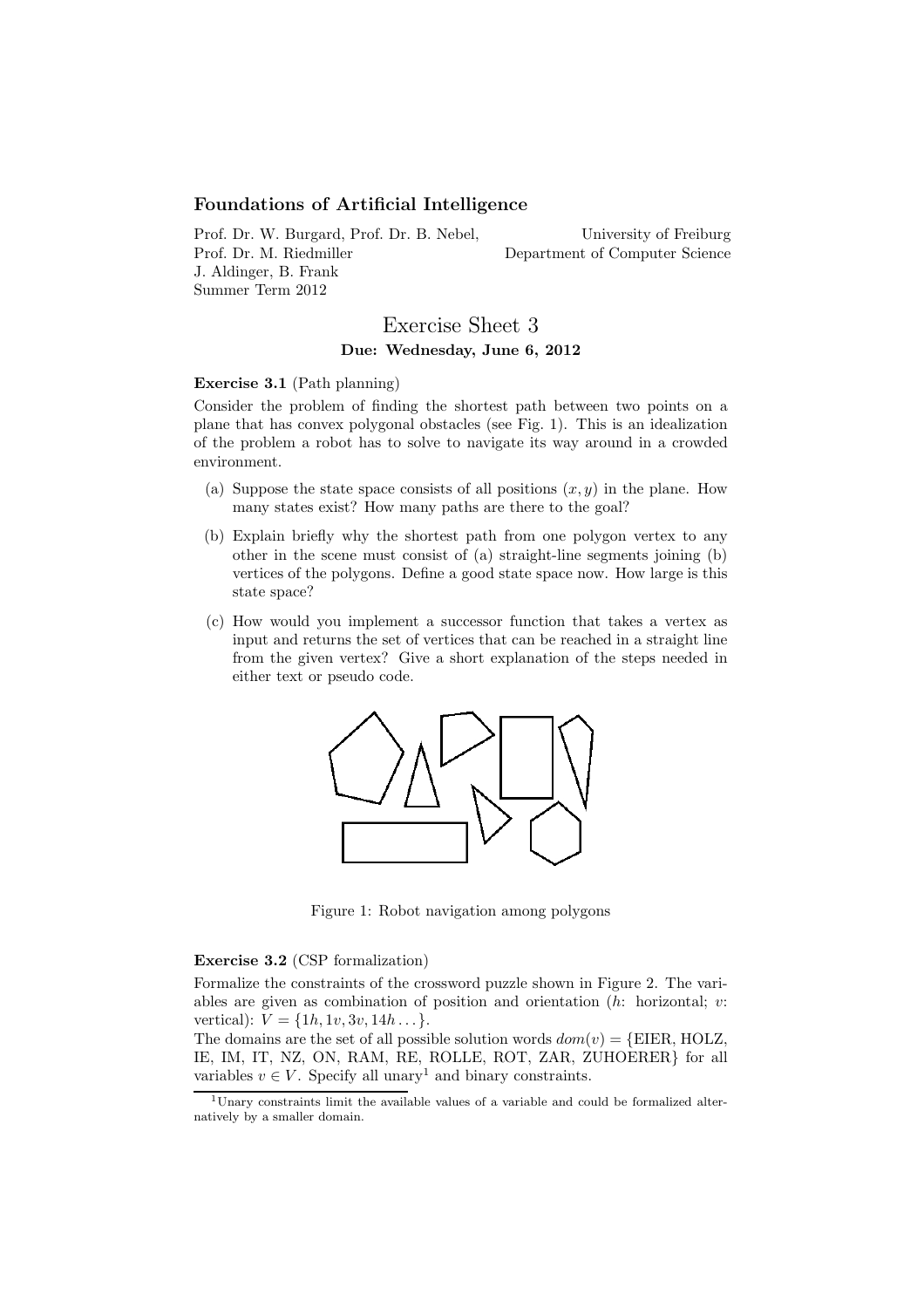**Hint:** A binary constraint is defined as binary relation  $C_{uv} \subseteq dom(u) \times dom(v)$ that assignes to each pair of variables  $u, v \in V$  its corresponding set of legal assignments.

|    |    | 3 | 5  | 6 |    | 8 |
|----|----|---|----|---|----|---|
|    |    |   | 11 |   |    |   |
| 14 | 15 |   |    |   | 19 |   |
|    | 21 |   | 23 |   |    |   |

Figure 2: Crossword puzzle

Exercise 3.3 (Forward Checking / Arc consistency)

Consider the 6-queens problem, where 6 pieces have to be placed on a size  $6 \times 6$ board in such a way that no two queens are on the same horizontal, vertical or diagonal line. Let the domains be  $dom(v_i) = 1, \ldots, 6$  for all variables  $v_i \in V$ . Consider now state  $\alpha = \{v_1 \mapsto 2, v_2 \mapsto 4\}.$ 

|                | $v_1$ $v_2$ $v_3$ $v_4$ $v_5$ |   |  | $\boldsymbol{v_6}$ |
|----------------|-------------------------------|---|--|--------------------|
| $\mathbf{1}$   |                               |   |  |                    |
| $\overline{2}$ | Ŵ                             |   |  |                    |
| 3              |                               |   |  |                    |
| $\overline{4}$ |                               | 嚠 |  |                    |
| $\overline{5}$ |                               |   |  |                    |
| 6              |                               |   |  |                    |

- (a) Enforce arc consistency in  $\alpha$ . Specify in particular the domains of the variables before and after applying arc consistency. You may assume that the domain of variables with allocated values only consists of that value, while the values of unassigned variables still range over the complete domain.
- (b) Apply forward-checking in  $\alpha$ . Compare with the result of (a).

Exercise 3.4 (Minimax algorithm)

- (a) Perform the Minimax algorithm in the tree in Figure 3 using  $\alpha\beta$ -pruning. Traverse the tree from left to right. Annotate the nodes with their alpha and beta values.
- (b) Can the nodes be ordered in such a way that  $\alpha\beta$ -pruning can cut off more branches? If so, give the order. Otherwise, argue why not.